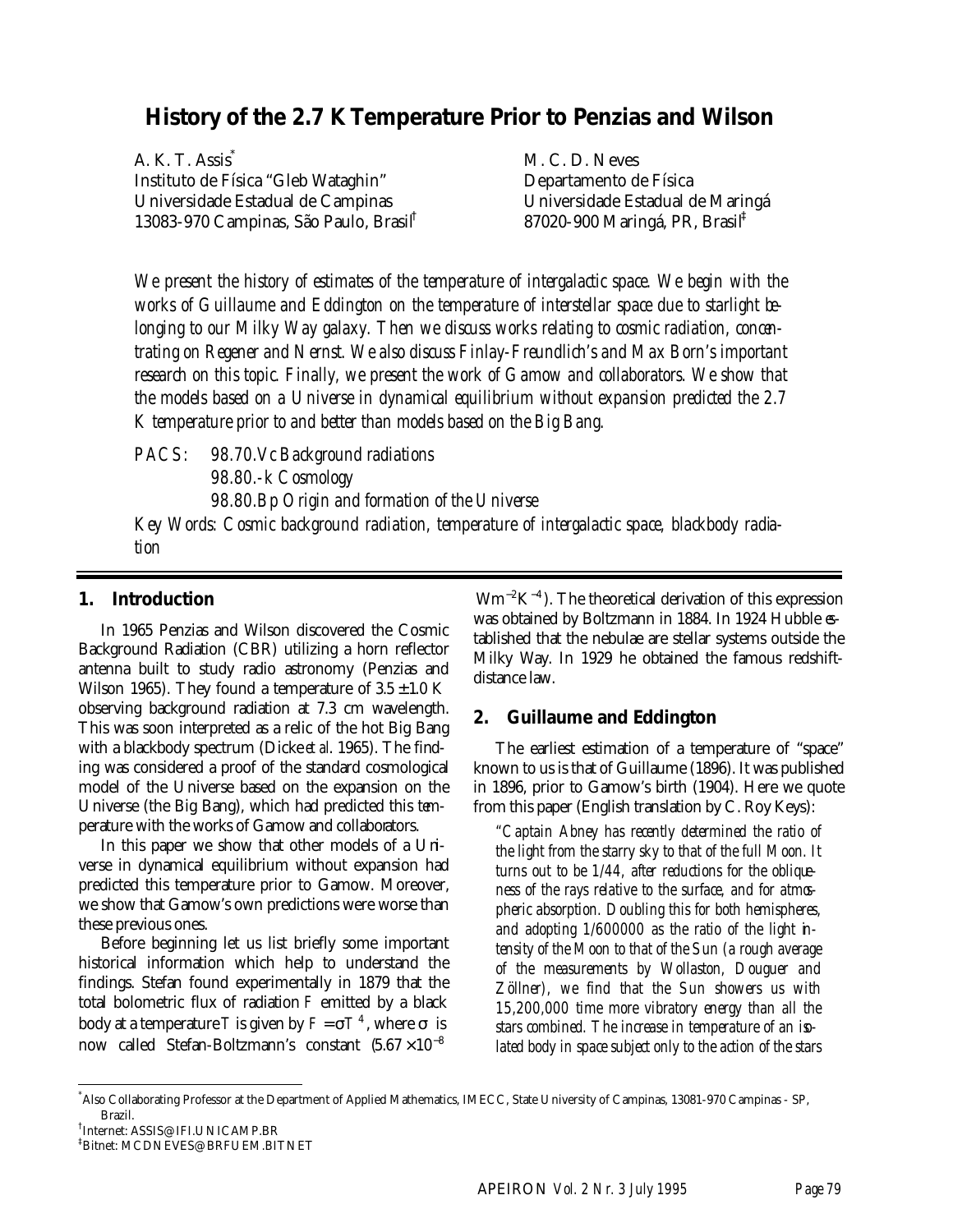*will be equal to the quotient of the increase of temperature due to the Sun on the Earth's orbit divided by the fourth root of 15,200,000, or about 60. Moreover, this number should be regarded as a minimum, as the measurements of Captain Abney taken in South Kensington may have been distorted by some foreign source of light. We conclude that the radiation of the stars alone would maintain the test particle we suppose might have been placed at different points in the sky at a temperature of 338/60 = 5.6 abs. = 207º.4 centigrade. We must not conclude that the radiation of the stars raises the temperature of the celestial bodies to 5 or 6 degrees. If the star in question already has a temperature that is very different from absolute zero, its loss of heat is much greater. We will find the increase of temperature due to the radiation of the stars by calculating the loss using Stefan's law. In this way we find that for the Earth, the temperature increase due to the radiation of the stars is less than one hundredthousandth of a degree. Furthermore, this figure should be regarded as an upper limit on the effect we seek to evaluate."*

Of course, Guillaume's estimation of a 5-6 K blackbody temperature may not have been the earliest one, as Stefan's law had been known since 1879. Moreover, it is restricted to the effect due to the stars belonging to our own galaxy.

We now quote from Eddington's book, *The Internal Constitution of the Stars* (1988), published in 1926. The last chapter of this book is called "Diffuse Matter in Space" and begins discussing "The Temperature of Space:"

#### *Chapter XIII DIFFUSE MATTER IN SPACE The Temperature of Space.*

*256. The total light received by us from the stars is estimated to be equivalent to about 1000 stars of the first magnitude. Allowing an average correction to reduce visual to bolometric magnitude for stars of types other than F and G, the heat received from the stars may be taken to correspond to 2000 stars of apparent bolometric magnitude 1.0. We shall first calculate the energy-density of this radiation.*

*A star of absolute bolometric magnitude 1.0 radiates* 36.3 times as much energy as the sun or  $1.37 \times 10^{35}$ *ergs per sec. This gives*  $1.15 \times 10^{-5}$  *ergs per sq. cm. per sec. over a sphere of 10 parsecs*  $(3.08 \times 10^{19} \text{ cm.})$  *radius. The corresponding energy-density is obtained by dividing by the velocity of propagation and amounts to*  $3.83 \times 10^{-16}$  ergs per cu. cm. At 10 parsecs distance *the apparent magnitude is equal to the absolute magnitude;* hence the energy-density  $3.83 \times 10^{-16}$  corre*sponds to apparent bolometric magnitude 1.0.*

*Accordingly the total radiation of the stars has an energy-density*

 $2000 \times 3.83 \times 10^{-16} = 7.67 \times 10^{-13}$  ergs /  $cm<sup>3</sup>$ .

*By the formula*  $E = sT<sup>4</sup>$  *the effective temperature corresponding to this density is*

3º.18 *absolute*.

*In a region of space not in the neighbourhood of any star this constitutes the whole field of radiation, and a black body, e. g. a black bulb thermometer, will there take up a temperature of* 3º.18 *so that its emission may balance the radiation falling on it and absorbed by it. This is sometimes called the 'temperature of interstellar space.'*

One important aspect to emphasize here is that Eddington's estimation of a temperature of 3.18 K was not the first one, as Guillaume had obtained a similar figure by 30 years earlier. Although Eddington did not quote Guillaume or any other author, it is clear that he was here following someone's else derivation. This is indicated by the sentences "The total light received by us from the stars is estimated [by whom?] to be..." and "This is sometimes called [by whom?] the 'temperature of interstellar space.' " These sentences show that others had also arrived at this result. It is very probable that in the fifty years between Stefan's law (1879) and Eddington's book (1926) others arrived at the same conclusion independent of Guillaume's work (1896).

Another point to bear in mind is that Eddington and Guillaume were discussing the temperature of interstellar space due to fixed stars belonging to our own galaxy, and not of intergalactic space. Remember that Hubble only established the existence of external galaxies beyond doubt in 1924.

## **3. Regener**

Cosmic rays were discovered in 1912 by V. F. Hess (Rossi 1964). He made a balloon flight and observed that a charged electroscope would discharge faster at high alttudes than at the sea level, contrary to expectations. This discharge is due to the ionization of the air, which was shown to increase with altitude. It was known that radiation emitted by radioactive substances ionized the air, and Hess's measurements showed that the radiation responsible for the natural ionization of air entered the atmosphere from above, and not from the ground.

In 1928 R. A. Millikan and Cameron (1928) found that the total energy of cosmic rays at the top of the atmosphere was one-tenth of that due to starlight and heat. In 1933 E. Regener (1933) concluded that both energy fluxes should have essentially the same value. This is a very important result with far reaching cosmological implications: It indicates that the energy density of starlight due to our own galaxy is in equilibrium with the cosmic radiation, which for the most part is of extragal $x$ tic origin. It has always been difficult to know exactly the origin of the cosmic rays, but the fact that a major part of its components originated outside our galaxy was inferred from another measurement of Millikan and Cameron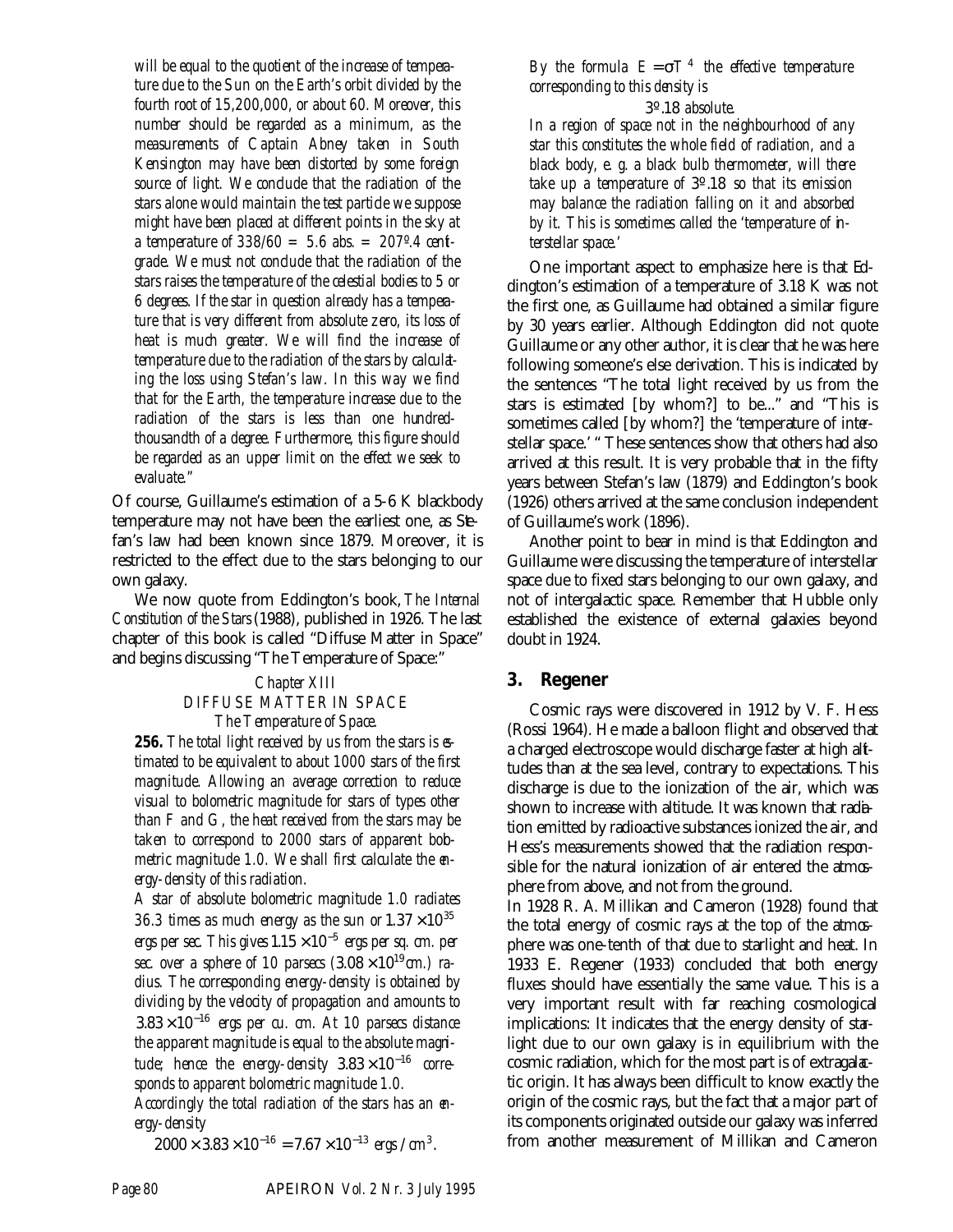(1928). In this work they showed that the intensity of the radiation coming from the plane of the Milky Way was the same as that coming from a plane normal to it. This isotropy clearly indicated an extragalactic origin.

Regener's work in general has been described briefly by Rossi (1964) as follows:

*In the late 1920s and early 1930s the technique of self-recording electroscopes carried by ballons into the highest layers of the atmosphere or sunk to great depths under water was brought to an unprecedented degree of perfection by the German physicist Erich Regener and his group. To these scientists we owe some of the most accurate measurements ever made of cosmic-ray ionization as a function of altitude and depth.*

In his work of 1933, Regener says the following (we are here replacing the term *Ultrastrahlung* - ultraradiation which Regener and others utilized at that time by the expression "cosmic radiation," as this radiation is called nowadays):

*However, the density of energy produced by cosmic rays, which is nearly equal to the density of light and heat emitted by the fixed stars, is very interesting from an astrophysical point of view. A celestial body with the necessary dimensions to absorb the cosmic rays—in case of a density of 1, a body with a diameter of several meters (5 meters of water absorb*  $\frac{9}{10}$  *of the cosmic rays)—will be heated by cosmic rays. The increase in temperature will be proportional to the energy of absorbed cosmic rays*  $(S_U)$  *and the surface* (O). The *temperature of the body will increase until the heat it emits—in case of black body radiation <i>s* ⋅ *T*<sup>4</sup> ⋅ *O reaches the same value. We then obtain a final temperature of*  $T = \sqrt[4]{S_U / s}$ . Substituting numerical *values we obtain 2.8 K*

This, according to Regener (1933), would be the temperature characteristic of intergalactic space, since in this region the light and heat from any galaxy would be negligible.

#### **4. Nernst**

The work of Regener was discussed by the famous physicist Walther Nernst (1864-1941) who received the Nobel prize for chemistry in 1920 for his third law of t hermodynamics (1906). By 1912 Nernst had developed the idea of an Universe in a stationary state. He expressed this idea in simple terms in 1928: "The Universe is in a stationary condition, that is, the present fixed stars cool continually and new ones are being formed" (Nernst 1928). In 1937 he developed this model and proposed a tired light explanation of the cosmological redshift, namely, the absorption of radiation by the luminiferous ether, decreasing the energy and frequency of galactic light (Nernst 1937). This would not be due to a Doppler effect according to Nernst. In this work Nernst also mentions Regener's important paper discussed above.

The following year Nernst (1938) published another paper discussing the radiation temperature in the Universe. Here he arrived at a temperature in intergalactic space as 0.75 K. Once more he discusses Regener's work and asserts that the cosmological redshift is not due to a Doppler effect.

In the works of Eddington, Regener, Nernst and others to follow, it is important to stress the utilization of Stefan-Boltzmann's law, which is characteristic of a black body radiation. Another point to be noted is that the energy densities of these radiations (due to star light and cosmic rays, for instance) have been measured to have the same value, indicating a situation of dynamical equilibrium. Sciama describes this situation as follows (Sciama 1971):

*The cosmic ray flux almost certainly fills the Milky* Way, and corresponds to an energy density in interstd*lar space of about* 1  $eVcm^{-3}$  ( $10^{-12}$   $erg \, cm^{-3}$ ). This is *comparable with the energy density of starlight, the turbulent kinetic energy density of the interstellar gas and, as we shall see later, the energy density of the interstellar magnetic field. This is the basis of our statement that the cosmic rays are dynamically important. They constitute a relativistic gas whose energy and pressure cannot be ignored. The near-equality of the various energy densities is probably no accident, but despite many attempts a full understanding of it has not yet been achieved.*

And again on p. 185, after mentioning Penzias and Wilson's discovery of a blackbody radiation of 3 K:

*From a laboratory point of view 3 K is a very low temperature. Indeed to measure it the microwave observers had to use a reference terminal immersed in liquid helium. Nevertheless from an astrophysical point of view 3º K is a very high temperature. A un iversal black body radiation field at this temperature would contribute an energy density everywhere of* 1 3 *eVcm*<sup>−</sup> *. As we saw in chapter 2 [p. 25] this is just the energy density in our Galaxy of the various modes of interstellar excitation—starlight, cosmic rays, magnetic fields and turbulent gas clouds. So even in our Galaxy the cosmological background radiation would be for many purposes as important as the well-known energy modes of local origin.*

We would like to make two remarks here. The first is that the main part of the cosmic radiation may have an extragalactic origin (see the comment on the work of Millikan and Cameron above), as may the magnetic fields which fill all space. If this is the case, then three extragalactic modes of excitation (the cosmic ray flux, magnetic fields and the CBR) would be in thermal equilibrium with one another and with energy fields generated inside our own galaxy, such as starlight and turbulent gas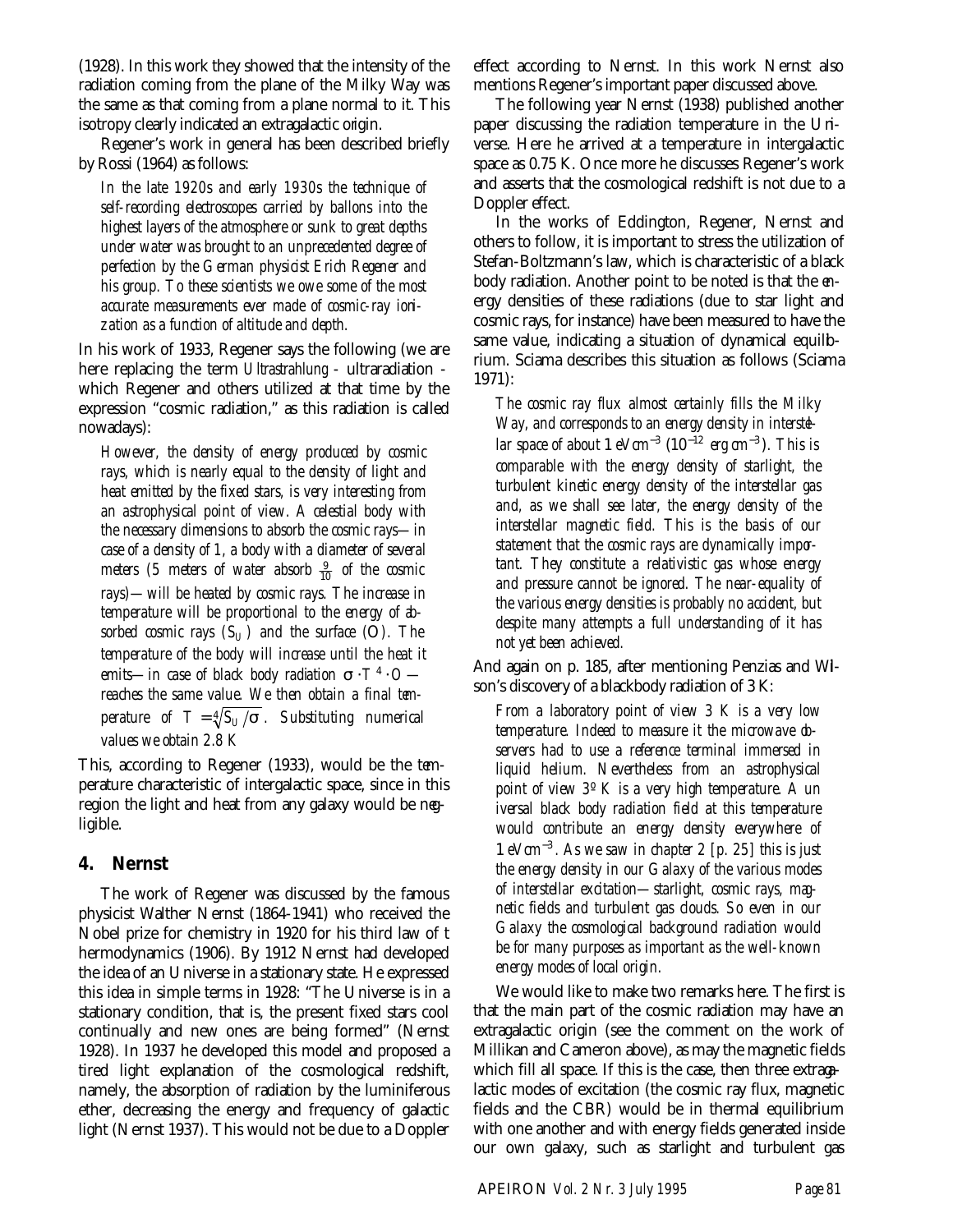clouds. The easiest way to understand this fact is to conclude that the Universe as a whole is in a state of dynamical equilibrium.

## **5. McKellar and Herzberg**

Here we would like to mention briefly the work of Herzberg in 1941 (based on observations made by A. McKellar) discussing cyanogen measurements in interstellar space. Herzberg found a temperature of 2.3 K characterizing the observed degree of excitation of the CN molecules if they were in equilibrium in a heat bath (Herzberg):

*The observation that in interstellar space only the very lowest rotational levels of CH, CH<sup>+</sup>, and CN are populated is readily explained by the depopulation of the higher levels by emission of the far infrared rotation spectrum (see p. 43) and by the lack of excitation to these levels by collisions or radiation. The intensity of the rotation spectrum of CN is much smaller than that of CH or* CH<sup>+</sup> *on account of the smaller dipole moment as well as the smaller frequency [due to the factor*  $\mathbf{n}^4$  *in* (*I, 48)*]. That is why lines from the sec*ond lowest level (K = 1) have been observed for CN. From the intensity ratio of the lines with K = 0 and K = 1, a rotational temperature of 2.3 K follows, which has of course only a very restricted meaning.*

Obviously there is a great meaning in this result, although it was not recognized by Herzberg. This is discussed by Sciama (1971). It should only be stressed that once more, this result was not obtained utilizing the Big Bang cosmology.

## **6. Finlay-Freundlich and Max Born**

In 1953-4 Finlay-Freundlich (1953, 1954a,b)proposed a tired light model to explain the redshift of solar lines and some anomalous redshifts of several stars, as well as the cosmological redshift. He proposed a redshift proportional to the fourth power of the temperature, and his work was further analysed by Max Born (1953, 1954). His formula is as follows:  $\Delta n / n = -AT^4 l$ , where  $\Delta n$  is the change in frequency of the line, *n* its original frequency, *A*is a constant, *T* the temperature of the radiation field and *l* the length of path traversed through the radiation field. What matters to us here is his discussion (1954b) of the cosmological redshift:

## *§ 6. The Cosmological Red Shift*

*The fundamental character of the effect under consideration raises, necessarily, the question whether it might not also be the cause of the cosmological red shift which hitherto has been interpreted as a Doppler effect. In this case, the influence of the factor l in formula (1) is given explicitly from observations. The observed red shift* Δ*l* / *l increases for every million parsec*  $(= 3 \times 10^{24}$  *cm)* by  $0.8 \times 10^{-3}$  which corresponds to a

*velocity increase of 500 km/sec when interpreted as a Doppler effect. An increase by 10 km/sec corresponding to the red shift in a B2 star with*  $T_B = 20000 K$  *—would correspond to a path*  $l_S = 1.2 \times 10^{23}$  *cm*.

 $As$  *far as the mean temperature*  $T_S$  *of intergalactic space is concerned, apart from the knowledge that it must be near the absolute zero, no reliable information is available. If we may interpret the cosmological red shift in the same way as the stellar red shifts, the following equation should hold:*

 $T_S^4 I_S = T_B^4 I_B$ , or  $T_S = T_B (I_B / I_S)^{1/4}$ . (3) *"Equation (3) shows that the value of*  $T<sub>S</sub>$  *obtained in this way does not depend strongly on the choice of*  $I_B$ *. Taking for*  $l_B$  *the two extreme values*  $10^7$  cm *and* 10<sup>9</sup> cm*, we get the following two reasonable values*

 $T_S = 1.9K$  and  $T_S = 6.0K$ .

*In a recent paper Gamow (1953) [Gamow, G., 1953,* Dan. Acad. Math.-Phys. Section, *27, No.* 10] derives a value for  $T<sub>S</sub>$  of 7 K from thermodynami*cal considerations assuming a mean density of matter in space of*  $10^{-30}$  *g* /  $cm^3$  *.* 

*One may have, therefore, to envisage that the cosmological red shift is not due to an expanding Universe, but to a loss of energy which light suffers in the immense lengths of space it has to traverse coming from the most distant star systems. That intergalactic space is not completely empty is indicated by Stebbins and Whitford's discovery (1948) [Stebbins, J., and Whitford, A. E., 1948,* Ap. J., *108, 413] that the cosmo*logical red shift is accompanied by a parallel una*countable excess reddening. Thus the light must be exposed to some kind of interaction with matter and radiation in intergalactic space.*

The main points to emphasize here are that Finlay-Freundlich proposed an alternative to the Doppler interpretation of the cosmological redshift and arrived at 1.9  $K < T < 6.0 K$  for the temperature of intergalactic space. This is quite remarkable.

It is important to quote here Max Born (1954) when discussing Finlay-Freundlich's proposal that this new effect might be due to a photon-photon interaction, namely :

*An effect like this is of course not in agreement with current theory. It has, however, an attractive consequence. A simple application of the conservation laws of energy and momentum shows that a collision of this kind is only possible if a pair of particles with opposite momenta is created. The energy of one of these is hn*'= −*hdn* / 2 *, where dn is given by (6)*  $[dn = -Cn\overline{n} / n_o]$ . If the secondary particles are *photons their frequency is of the order of radar waves*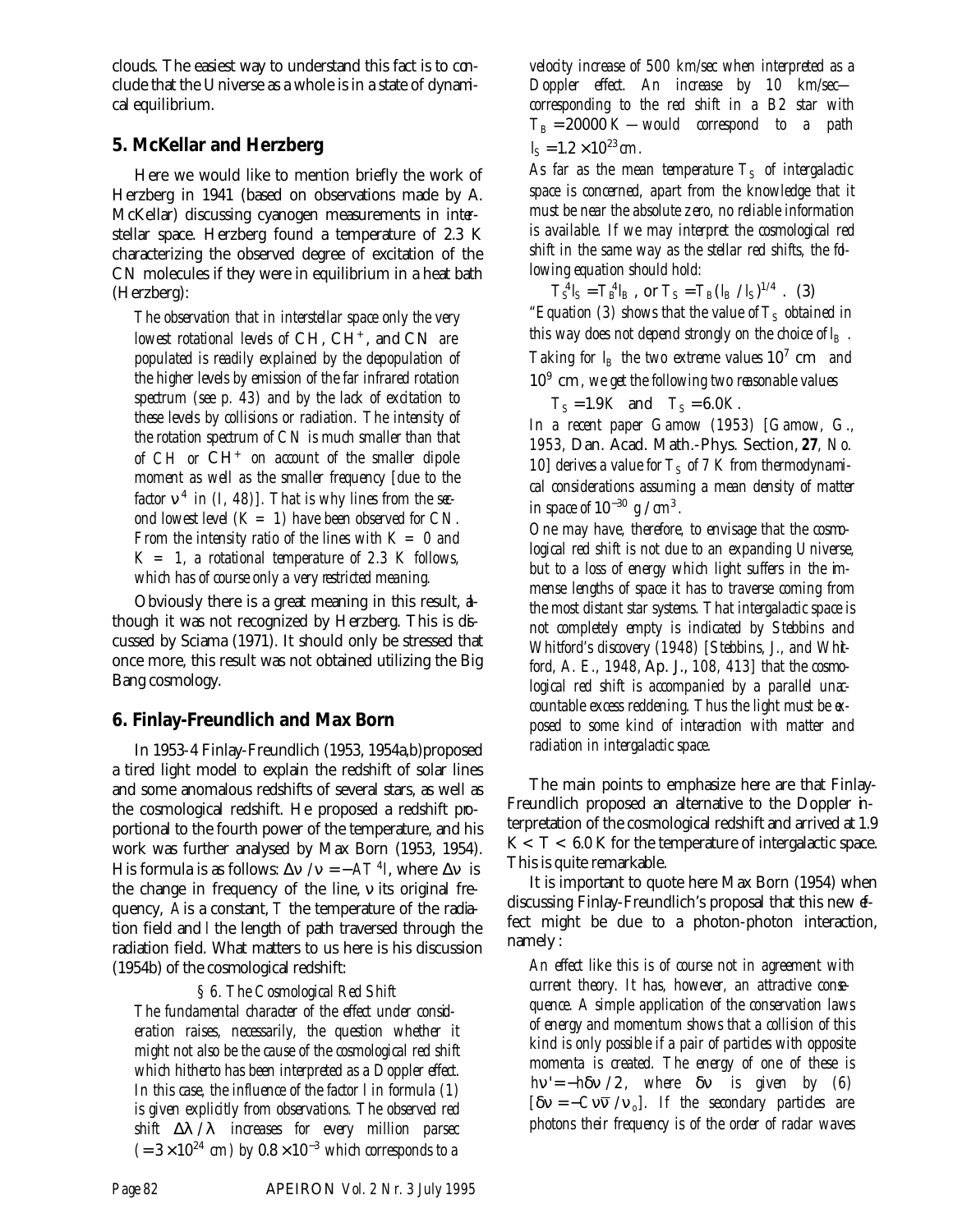*(for the sun*  $\mathbf{n}' \sim 2 \times 10^9 \text{ sec}^{-1}$ *,*  $\mathbf{l}' \sim 15 \text{ cm}$ *). Thus the red-shift is linked to radio-astronomy.*

We need only remember here the work of Penzias and Wilson 11 years later with a horn antenna built to study radio waves which found the CBR with a characteristic wavelength of 7 cm... This must be considered a highly successful prediction by Max Born!

#### **7. Gamow and Collaborators**

As we have seen, Finlay-Freundlich (1954b) mentioned that Gamow had derived the value of 7 K for intergalactic space in 1953. Prior to this work we could only find two other papers where there was a prediction of this temperature by Gamow's collaborators Alpher and Herman (1948, 1949). In the first of these works they said: "The temperature of the gas at the time of condensation was 600 K., and the temperature in the Universe at the present time is found to be about 5 K. We hope to publish the details of these calculations in the near future."

In the second of these works, where the present the details of these calculations, they said the following (our emphasis in bold):

*In accordance with eq.* (4)  $[r_r r_m^{-4/3} = constant]$ , the *specification of*  $\boldsymbol{r}_m$ *'',*  $\boldsymbol{r}_m$ *', and*  $\boldsymbol{r}_r$ *' fixes the present density of radiation, r<sup>r</sup>* ' '*. In fact, we find that the value of*  $r_r$ <sup>"</sup> *consistent with eq.* (4) is

 $r_r$ ''≅  $10^{-22} g / cm^3$  $(12d)$ 

*which corresponds to a temperature now of the order 5 K. This mean temperature for the Universe is to be interpreted as the background temperature which would result from the universal expansion alone. However, the thermal energy resulting from the nuclear energy production in stars would increase this value."*

From this it is evident that their prediction in 1948 was  $T \approx 5K$  and in 1949 they obtained a temperature greater than 5 K, although close to this value.

The only other prediction of this temperature by Gamow known to us prior to Penzias and Wilson discovery (beyond that of 7 K in 1953) was published by Gamow (1961) in his book *The Creation of the Universe*. The first edition of this book is from 1952, and here we quote from the revised edition of 1961, only four years before Penzias and Wilson. In this book there is only one place where he discusses the temperature of the Universe, namely [21, p. 42, our emphasis in bold]:

*The relation previously stated between the value of Hubble's constant and the mean density of the Universe permits us to derive a simple expression giving us the temperature during the early stages of ex pansion as the function of the time counted from the moment of maximum compression. Expressing that time in seconds and the temperature in degrees (see Appendix, pages 142-143), we have:*

$$
temperature = \frac{1.5 \times 10^{10}}{[time]^{1/2}}
$$

*Thus when the Universe was 1 second old, 1 year old, and 1 million year old, its temperatures were 15 bil*lion, 3 million, and 3 thousand degrees absolute, re*spectively. Inserting the present age of the univserse*  $(t = 10^{17} \text{ sec})$  *into that formula, we find Tpresent* = 50 degrees absolute

*which is in reasonable agreement with the actual temperature of interstellar space. Yes, our Universe took some time to cool from the blistering heat of its early days to the freezing cold of today!*

We discuss these predictions by Gamow and collabontors below.

#### **8. Discussion and Conclusion**

In most textbooks nowadays we see the statement that Gamow and collaborators predicted the 2.7 K temperature prior to Penzias and Wilson, while the steady-state theory of Hoyle, Narlikar and Gold did not predict this temperatu re. Therefore the correct prediction of the 2.7 K is hailed as one of the strongest arguments in favour of the Big Bang. However, these two models have one very important aspect in common: both accept the interpretation of the cosmological redshift as being due to a Doppler effect, which means that both models accept the  $\alpha$ pansion of the Universe.

But there is a third model of the Universe which has been developed in this century by several scientists including Nernst, Finlay-Freundlich, Max Born and Louis de Broglie (1966). It is based on a Universe in dynamical equilibrium without expansion and without continuous creation of matter. We reviewed this subject in earlier papers (Assis 1992, 1993). Although it is not considered by almost any textbook dealing with cosmology nowadays, this third model proves to be the most important one of all of them.

In order to understand how the textbooks could neglect equilibrium cosmology so completely, it is worthwhile to quote a letter sent by Gamow to Arno Penzias, in 1965 after Penzias and Wilson's discovery (curiously the letter was dated 1963...). This letter was reproduced in Penzias's article (1972), from which we quote:

*Thank you for sending me your paper on 3 K radiation. It is very nicely written except that "early history"is not "quite complete". The theory of, what is now known, as, "primeval fireball", was first developed by me in 1946 (Phys. Rev. 70 , 572, 1946; 74, 505, 1948; Nature 162, 680, 1948). The prediction of the numerical value of the present (residual) temperature could be found in Alpher & Hermann's paper (Phys. Rev. 75, 1093, 1949) who estimate it as 5 K, and in my paper (KongDansk. Ved. Sels 27 nº 10, 1953) with the estimate of 7 K. Even in my*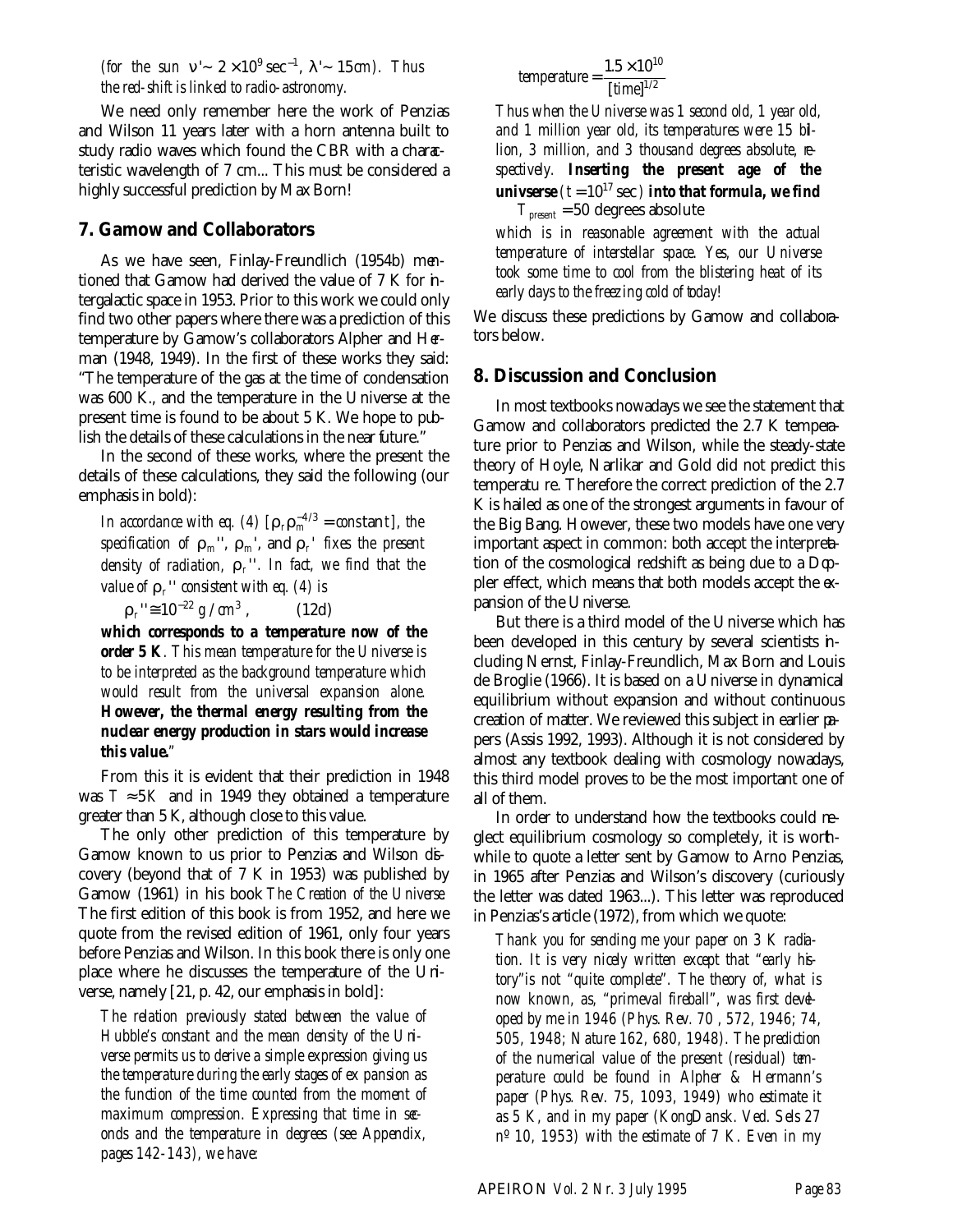*popular book* Creation of the Universe *(Viking 1952) you can find (on p. 42) the formula* $T = 1.5 \times 10^{10}$  /  $t^{1/2}$  K, and the upper limit of *50 K. Thus, you see the world did not start with almighty Dicke.*

> *Sincerely, G. Gamow*

This letter, as we have seen, does not correspond to the true facts. Gamow, in the revised edition of his book of 1952, published in 1961, calculated a temperature. Thus, in this work Gamow did not estimate an *upper limit of 50 K*. The need for Gamow to convince everybody that he had predicted correctly, and before everyone else, the temperature of the cosmic background radiation is evident from another part of Penzias's paper (1972):

*It is beyond the scope of this contribution to weigh the various theoretical explanations of the 3 K. Still the unique claim of the hot evolving Universe theory is that it predicted the background radiation before the fact. At the 4th "Texas" Symposium on Relativistic Astrophysics, George Gamow was the chairman of the session on Microwave Background Radiation. He ended his remarks with a comment which, to the best of my recollection, went, "If I lose a nickel, and someone finds a nickel, I can't prove that it's my nickel. Still, I lost a nickel just where they found one." The applause was loud and long.*

As we have seen in this paper, Gamow and collaborators obtained from  $T \approx 5$  K to T = 50 K in monotonic order (5 K,  $\geq$  5 K, 7 K and 50 K)... These are quite poor predictions compared with Guillaume, Eddington, Regener and Nernst, McKellar and Herzberg, Finlay-Freundlich and Max Born, who arrived at, respectively: 5  $K < T < 6 K$ , T = 3.1 K, T = 2.8 K, T = 2.3 K, 1.9 K <  $T < 6.0$  K! All of these authors obtained these values from measurement and or theoretical calculations, but none of them utilized the Big Bang. This means that the discovery of Penzias and Wilson cannot be considered decisive evidence in favour of the Big Bang. Quite the contrary, as the models of a Universe in dynamical equilibrium predicted its value before Gamow and with better accuracy. And not only this, Max Born also predicted that the cosmological redshift and the cosmic background radiation should be related with radio astronomy eleven years before the discovery of the CBR by Penzias and Wilson utilizing a horn reflector antenna built to study radio emissions!

Our conclusion is that the discovery of the CBR by Penzias and Wilson is a decisive factor in favour of a Universe in dynamical equilibrium, and against models of an expanding Universe, such as the Big Bang and the steady-state.

### **Acknowledgments**

The authors with to thank Dr. Anthony L. Peratt for bringing Guillaume's paper to their attention. A.K.T.A. wishes to thank CNPq, FAPESP and FAEP for financial support in the past few years.

### **References**

Alpher, R. A. and Herman, R., 1948, *Nature* 162, 774-775.

Alpher, R. A. and Herman, R., 1949, *Physical Review* 75, 1089- 1095.

Assis, A. K. T., 1992, *Apeiron* 12, 10-16.

- Assis, A. K. T., 1993, in: *Progress in New Cosmologies: Beyond the Big Bang*, ed. H. C. Arp *et al*., Plenum, 153-167.
- Born, M. , 1953, *Göttinger Nachrichten*, 7, 102-108.
- Born, M., 1954, *Proceedings of the Physical Society A* 67, 193-194.
- de Broglie, L., 1966, *Comptes Rendues de l'Academie des Sciences de Paris* 263, 589-592.
- Dicke, R. H., Peebles, P. J. E., Roll P. G. and Wilkinson, D. T., 1965, *Astrophysical Journal* 142, 414-419.
- Eddington, A. S., 1988, *The Internal Constitution of the Stars,* Cambridge University Press, Chapter 13, p. 371. Reprint of 1926 edition.
- Finlay-Freundlich, E. , 1953, *Göttinger Nachrichten*, 7, 95-102.
- Finlay-Freundlich, E. 1954b, *Philosophical Magazine* 45, 303- 319.
- Finlay-Freundlich, E., 1954a, *Proceedings of the Physical Society A* 67, 192-193.
- Gamow, G., 1961,*The Creation of the Universe,* Viking, revised edition.
- Guillaume, C.-E., 1896, *La Nature* 24, series 2, p. 234.
- Herzberg, G., *Molecular Spectra and Molecular Structure.* Vol. I: *Spectra of Diatomic Molecules.*
- Millikan, R. A. and Cameron, 1928, G. H., *Physical Review* 31, 163-173.
- Millikan, R. A. and Cameron, G. H., 1928, *Physical Review* 31, 921-930.
- Nernst, W., 1928, *Journal of the Franklin Institute* 207, 135-142.
- Nernst, W., 1937, *Zeitschrift für Physik* 106, 633-661, English translation by Peter Huber *et al*.
- Nernst, W., 1938, *Annalen der Physik* 32, 44-48, English translation by Gabriella Moesle.
- Penzias, A. A. , 1972, in: *Cosmology, Fusion & Other Matters*, F. Reines (ed.), Colorado Associated University Press, 29- 47.
- Penzias, A. A. and Wilson, R. W., 1965, *Astrophysical Journal* 142, 419-421 1965.
- Regener, E., 1933, *Zeitschrift für Physik* 80, 666-669, English translation by Gabriella Moesle.
- Rossi, B., 1964, *Cosmic Rays,* McGraw-Hill, Chap. 1, p. 1. Sciama, D. W. , 1971, *Modern Cosmology,* Cambridge U.P.

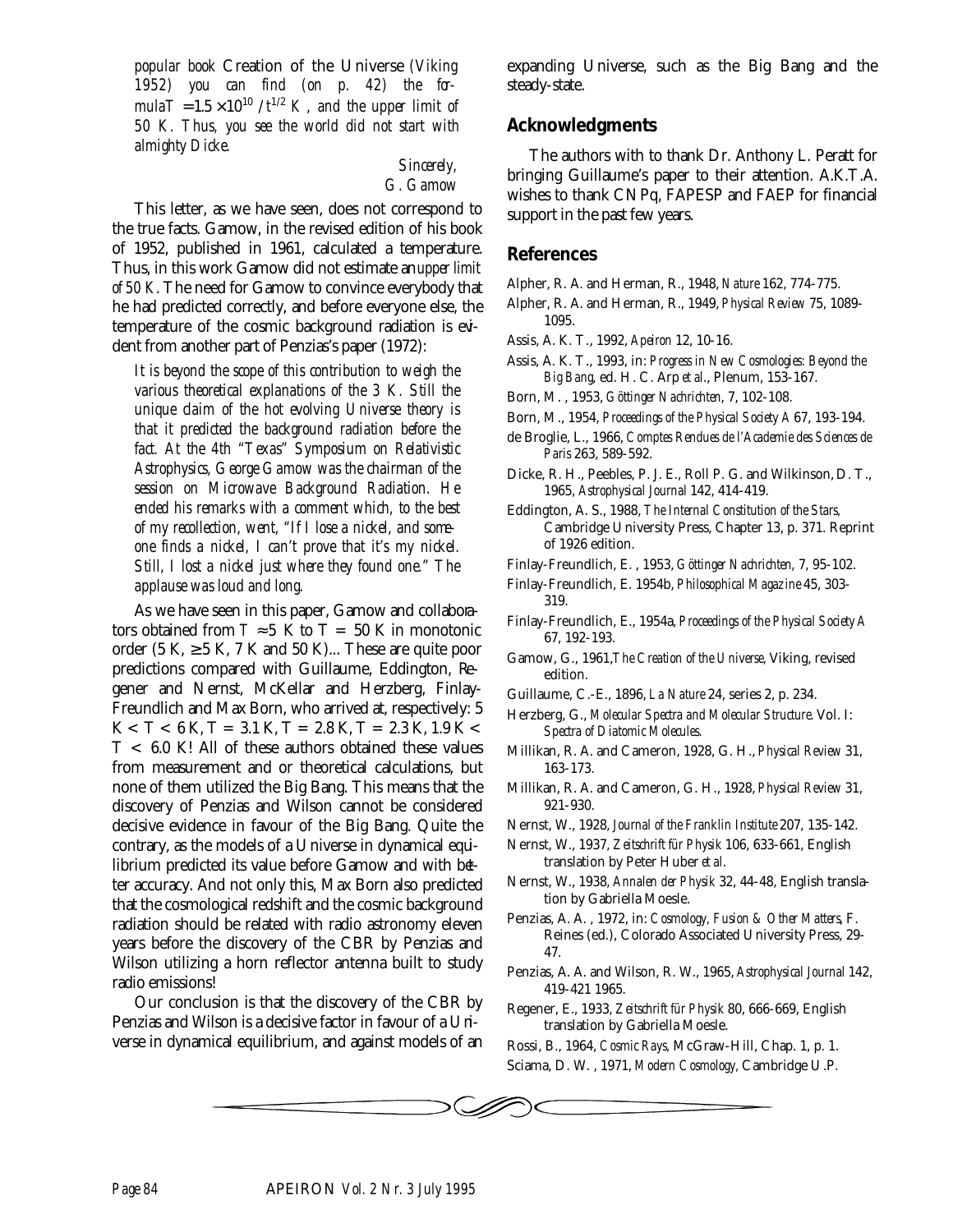# *Appendix*

# **The Energy Flux of Cosmic rays**

E. Regener Physical Institute of the Technical University Stuttgart

The total quantity of energy that falls on 1 cm<sup>2</sup> per second at the edge of the atmosphere in the form of cosmic rays is equivalent to  $3.53\times 10^{-3}$  erg cm<sup>-2</sup> sec<sup>-1</sup>. On the whole surface of the earth this energy would amount to 2.4 million *HP. This energy flux is nearly equal to the flux which arrives in the form of light and heat from the fixed stars. We now discuss the effects of this phenomenon on the temperature of interstellar space.*

I have recently published the intensity curve of cosmic rays, measured with an electrometer-recorder at different altitudes of the atmosphere, up to a minimum air pressure of 22.2 mm  $\mathrm{Hg}^{*\,+}$  . The observed intensity pattern was of such nature that it was easy to extrapolate the limit value  $J_{\infty}$  of the cosmic rays when it enters into the atmosphere. The value given earlier has been improved in the meantime, determining experimentally the factor which reduces to 1 atm. the measurement of the intensity in an ionization chamber containing air at about 5 atm. In the first publication, this factor was simply assumed to be proportional to pressure, but in this way we naturally obtained only a first approximation. We now have an increase of the indicated ionization values of about 20%, and for *J*<sup>∞</sup> we obtain a result which corresponds to the energy necessary to form 333 ion pairs per cm<sup>3</sup> per second in air under normal conditions.

If we represent the intensity of cosmic rays of the ion pairs produced as a function of the altitude which refers to a homogenous atmosphere (with a constant density  $r_{0.760}$ ), the graphical integration of the resulting curve shows the number of ions which are produced by cosmic rays if it is completely absorbed in a sufficiently high column of air with a cross section of  $1 \text{ cm}^2$ . We obtain a very high number of 6.93 $\times 10^7$  ion pairs per second. Millikan and Cameron‡ have made this calculation before, but due to insufficient experimental documentation they obtained a result of only  $1.28\times10^7$  ion pairs.

If we assume that for the production of one ion pair<sup>§</sup> in the air we need an energy of 32 eV, we obtain an energy flux due to cosmic rays of  $S_U = 3.53 \times 10^{-3}$   $\ {\rm erg}\ {\rm cm}^{-2}\ {\rm sec}^{-1}$  at the earth. The energy of an alpha particle at a velocity of 2 $\times10^9\,$  cm/sec. is 1.5 $\times10^{-5}\,$  erg. The energy flux per  $\text{cm}^2$  produced by cosmic rays is thus as great as that produced by several hundred alpha-particles per cm<sup>2</sup> per second.

It is quite remarkable that the energy flux produced by cosmic rays is nearly equal to the energy received per cm<sup>2</sup> per second on the earth from all the fixed stars. Millikan and Cameron had earlier indicated $^*$  the quantity of this energy as 3.02 $\times10^{-3}$  erg cm $^{-2}$  sec $^{-1}$ , as the total quantity of light emitted by the fixed stars was given as

-

equal to the quantity of light emitted by 1,092 first magnitude stars, with the brightness of a first magnitude star comparable to the sun and solar constants. The total brightness of all fixed stars is naturally only an approximately known value, which, moreover, varies according to the brightness it is referred to: visual, photographic or bolometric brightness. Van Rhijn<sup> $\top$ </sup>, for example, indicates the directly measured visual brightness of the sky as equal to 1,440 stars of the first visual magnitude according to the Harvard scale or 1,560 first magnitude stars according to the international scale. Based on these parameters, it is possible to estimate the energy flux of fixed stars at about 3 to 5 (or somewhat more)  $\times 10^{-3}$  erg cm<sup>-2</sup> sec<sup>-1</sup>. Eddington<sup>‡‡</sup> even indicates a value of 5.75 $\times10^{-3}$  erg cm<sup>-2</sup> sec<sup>-1</sup>. The value for the flux density of the energy produced by cosmic rays is 3.53 $\times10^{-3}$  erg  $\rm cm^{-2}\hspace{0.5mm}sec^{-1}$  and comes up very close to the above results. This value might even be more certain than the value indicated for the radiation emitted by the fixed stars, but it will be soon better known after several measurements in the stratosphere. A measurement of cosmic rays in the ionization chamber can be made quite precisely once the initial difficulties have been overcome. The value used for ionization is obtained with the slower electrons and then applied to the very fast secondary electrons in the cosmic rays, but the uncertainty of the result due to this fact should not be very great.

On the whole surface of the earth, there is an energy flux of  $1.8\times10^{16}$  erg per second, or 2.4 million HP. Compared to the sun, neither this energy nor the total quantity of light emitted by the fixed stars are of any importance for the earth. However, the density of energy produced by cosmic rays, which is nearly equal to the density of light and heat emitted by the fixed stars, is very interesting from an astrophysical point of view. A celestial body with the necessary dimensions to absorb the cosmic rays—in case of a density of 1, a body with a diameter of several meters (5 meters of water absorb  $\frac{9}{10}$  of the cosmic rays)—will be heated by cosmic rays. The increase in temperature will be proportional to the energy of absorbed cosmic rays  $(S_U)$  and the surface  $(O)$ . The temperature of the body will increase until the heat it emits—in case of black body radiation  $\boldsymbol{s}\cdot T^4\cdot O$ —reaches the same value. We then obtain a final temperature of  $T = \sqrt[4]{S_U / s}$ . Substituting numerical values we obtain 2.8 K.

 $\overline{a}$ 

<sup>\*</sup> E. Regener. *Die Naturwissenschaft* 20:695, 1932.

<sup>†</sup> Note added in proof: An ascent on 3rd January 1933 reached an altitude of 22 km and yielded the same result as the previous flights.

<sup>‡</sup> R.A. Millikan and G.H. Cameron, *Phys. Rev*. 31:930, 1928.

<sup>§</sup> H. Kulenkampff, *Physikalische Zeitschrift* 30:777, 1929.

<sup>\*\*</sup> R.A. Millikan and G.H. Cameron, *l.c*.

<sup>††</sup> P.J. Van Rhijn, *Groningen Publ*. N.31, 1921.

<sup>‡‡</sup> A.S. Eddington, *Der innere Aufbau der Sterne*, 1928, page 469. Here the energy density of radiation is given in erg  $\rm cm^{-3}.$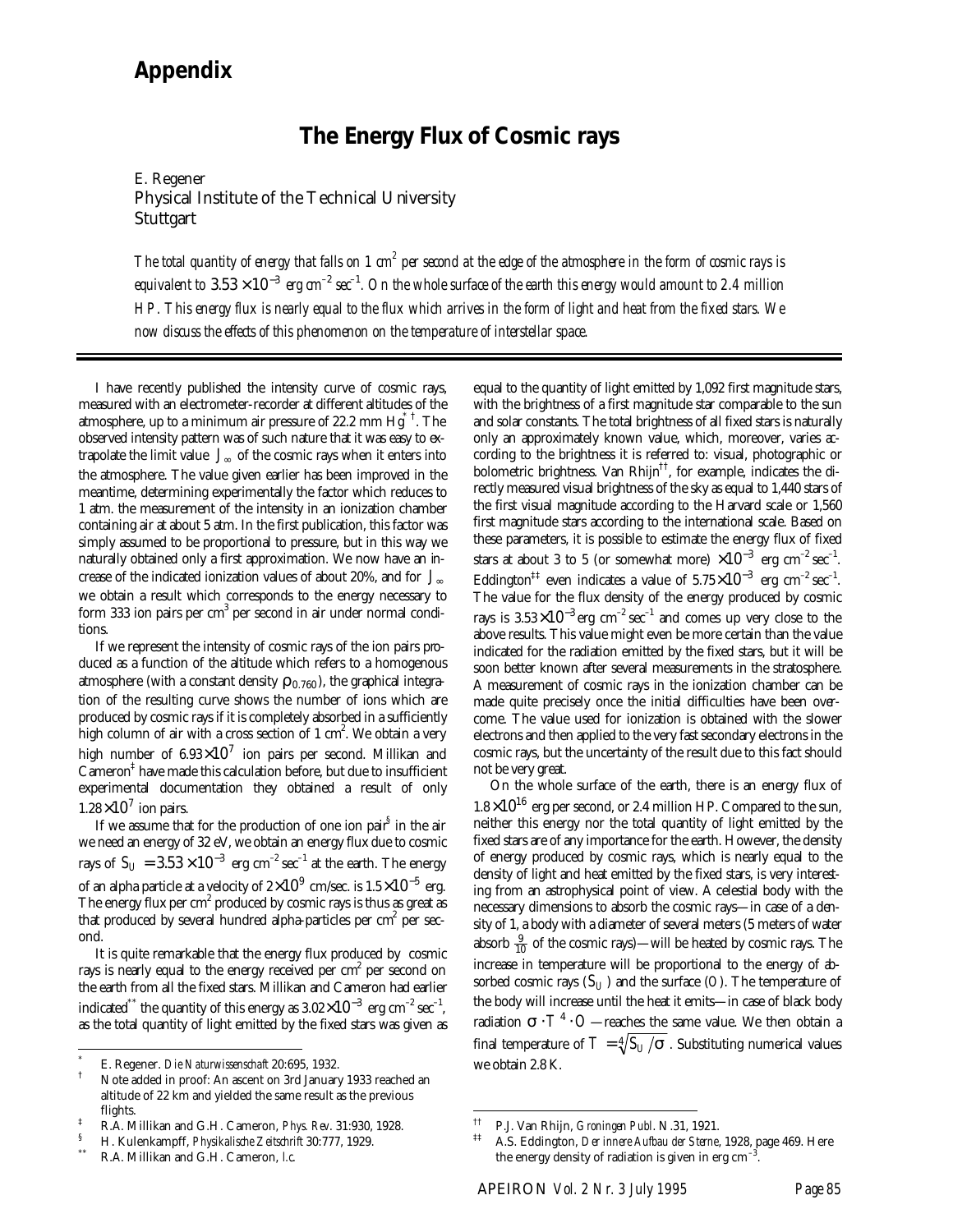Naturally, the density of the cosmic rays depends on where it was formed. Since we hardly know anything certain about it at present, we can only discuss different possibilities. At some point in our local system of fixed stars which is not near the sun or other fixed stars, the normal light and heat emitted by a fixed star heats a blackbody to 3.16° absolute, if, following Eddington (*l.c.*), we suppose radiation of  $5.75\times10^{-3}$  erg cm<sup>-2</sup> sec<sup>-1</sup>. If we now add the cosmic rays, together with the radiation emitted by fixed stars, it would increase the temperature of a blackbody (according to the  $T^4$ -law) to 3.56 K only, on the condition that the cosmic rays is created in our local star system and the density where it is created is the same as on the earth. The effect in intergalactic space between

the nebulae is quite different; here the visual brightness of the sky would be very low, since only the weak light of the nebulae is present and our own Milky Way system with all its fixed stars would appear as another nebula. The space thus defined would correspond approximately to the whole universe known to us. If cosmic rays were created in such a space, its temperature determined by the density of radiation, would depend above all on the cosmic rays, because the normal density of radiation is very low and the density of cosmic rays would hardly be lower than on the earth. In the nebulae (galaxies) the temperature of the space would, moreover, be increased by heat radiation, and only near some fixed stars would the temperature depend exclusively on heat radiation.

# **The Radiation Temperature of the Universe**

l

W. Nernst Rittergut Zibelle O.-L. bei Muskau

1. The question as to the temperature in the universe never raised any particular problems in the past because, supposing that the universe was subject to a continuous process, it was impossible to indicate any specific temperature. The greater we estimate the age of the nebulae, the more radiation the space between them must contain.

Things were quite different as regards the temperature of the intergalactic space; even if some stars shine only some thousand million years, this is quite enough time to establish a certain radiation temperature; this temperature is clearly defined by the luminosity, the number, and the distribution of stars. According to a study carried out by E. Regener\* , a blackbody, which is not situated near the sun or near another fixed star would heat up to 3,16°, though there is an uncertainty of at least 0.5° surrounding this value. A small particle of carbon would therefore heat up to this temperature in interstellar space; a block of carbon of a diameter of several meters however, would reach a higher temperature because of the cosmic rays (Regener indicated a value of 3.6° for this case, but in a kind letter he indicated informed that we have only vague information about the energy density of cosmic rays in space).

If we adopt my hypothesis of a stationary universe<sup>†</sup> (a hypothesis which I have used successfully to draw several conclusions) we must assume that the space between the nebulae contains a constant, well-defined quantity of radiation. This idea led me to formulate the equation for the red shift as function of time, which occurs quite clearly in distant celestial bodies, *i.e*.

$$
-\frac{d\ln m}{dt} = H \cdot \ln m
$$
 (1)

an equation which should be open to considerable generalization (see #1 page 639 *ff.*). Accordingly, we can now make the following assumptions about the temperature in the space: the nebulae are shining continuously; whereas we are able to indicate an approximate age for the fixed stars (#1 page 637), we must suppose that nebulae are much older or even infinitely old; despite all this, we have in the intergalactic space a well-defined temperature: on one

hand, numerous and regularly distributed stars emit a constant radiation, but due to the energy reduction corresponding to the red shift the temperature of the space is maintained at a certain maximum level, and it is obviously possible to calculate this value in a rather simple and concrete way, in spite of the obvious complexity of the problem.

As far as Hubble's ideas (see #1 page 635) are concerned, I would like to stress, with regard to erroneous considerations, that we naturally do not have values for the colour index, the luminosity, the mass as well as the average distance between nebulae which correspond exactly in every case. Instead, we are confronted with wide statistical fluctuations superimposed upon one another, in keeping with my hypothesis, but it should not be impossible to calculate the average value. For approximate calculations we can consider—as already shown successfully by Hubble $\bar{f}$ —that the results correspond to the above data for nebulae, and thus we may follow the same procedure in dealing with the present problem.

2. A rather complicated calculation would be needed in order to find the increase in temperature of carbon particles at a point very far away from a nebula by summing the radiation from all nebulae (including the ones infinitely far away), and in this case we would naturally have to consider the influence of the red shift, *i.e.* the loss of energy of each light quantum which reaches that point (by applying equation  $(1)^8$ ). Instead, we proceed on the following assumptions: if we move from one nebula to the next, the temperature will at first be high, then decrease, and then increase again as we approach the next nebula. Obviously, the minimum value between both extremes exhibits a pronounced leveling off because of the radiation from other nebulae, but however small this minimum value may be, it must exist. The geometrical point of the minimum value which we obtain moving from one particular nebula to all the others is, roughly speaking\*\*, a spherical surface within which the

1

<sup>\*</sup> E. Regener, *Zeitschrift fur Physik*, 80:666, 1931.

<sup>†</sup> See W. Nernst, "Weitere Prüfung der Annahme eines stationären Zustandes im Weltall", *Zeitschrift für Physik*, 106:633, 1937; hereinafter referred to as #1.

<sup>‡</sup> See the interesting publication by E. Hubble, *The Realm of Nebulae*, New Haven, USA. (1936).

Without equation (1) the result would not be correct; see  $#1$  page 644.

The same quantity of light enters and comes out through every element on the surface of such a delimited space, we can also imagine it enclosed within a perfect mirror, considering it totally isolated from the rest of the world.